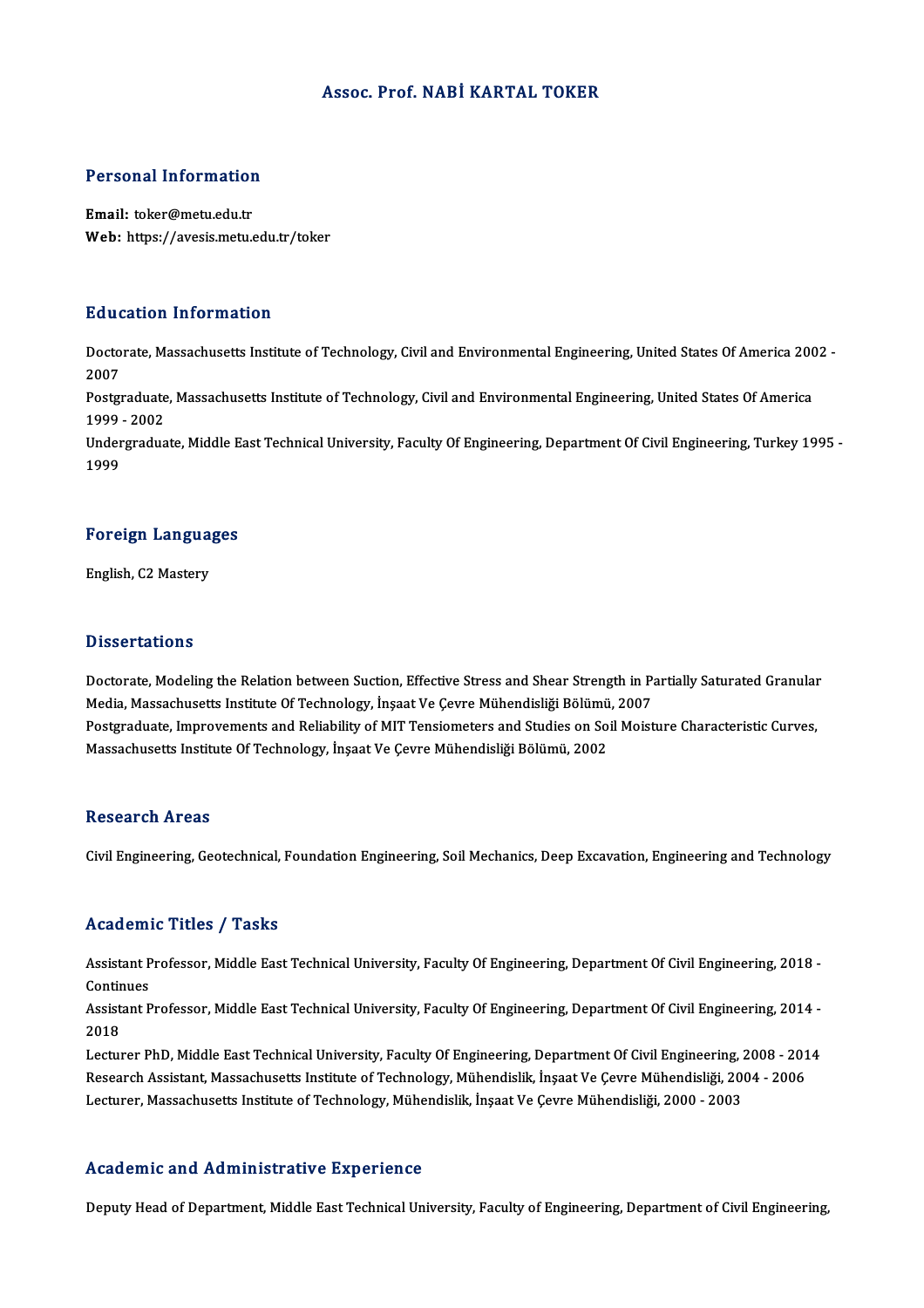## Advising Theses

Advising Theses<br>HUVAJ SARIHAN N., TOKER N. K. , Numerical simulation of infiltration and evaporation for unsaturated infinite soil<br>slapes. Postsreduate. M.P.P.H.A.N(Student), 2017 slopes, Postgraduate, N.R., Numerical simi<br>Slopes, Postgraduate, M.BİRHAN(Student), 2017<br>TOKER N.K., Hydro, mechanical behavior of unce HUVAJ SARIHAN N., TOKER N. K. , Numerical simulation of infiltration and evaporation for unsaturated infinite so<br>slopes, Postgraduate, M.BİRHAN(Student), 2017<br>TOKER N. K. , Hydro-mechanical behavior of unsaturated specimen

slopes, Postgraduate, M.BİRHAN(Student), 2017<br>TOKER N. K. , Hydro-mechanical behavior of unsaturated spec<br>compacted specimens, Doctorate, R.AHMADİ(Student), 2016<br>TOKER N. K., Dovelopment of computer controlled triavial to TOKER N. K. , Hydro-mechanical behavior of unsaturated specimens isotropically reconstituted from slurry and<br>compacted specimens, Doctorate, R.AHMADİ(Student), 2016<br>TOKER N. K. , Development of computer-controlled triaxial

compacted specimens, Doctorate, R.AHMADİ(Student), 2016<br>TOKER N. K. , Development of computer-controlled triaxial test setup and study on multistage triaxial test on sand,<br>Postgraduate, M.ALYOUSIF(Student), 2015 TOKER N. K. , Development of computer-controlled triaxial test setup and study on multistage triaxial test on sand<br>Postgraduate, M.ALYOUSIF(Student), 2015<br>TOKER N. K. , Obtaining soil-water characteristic curves by numeric

Postgraduate, M.ALYOUSIF(Student), 2015<br>TOKER N. K. , Obtaining soil-water character<br>Postgraduate, A.SHOARIAN(Student), 2014<br>HUVALSARIHAN N. TOKER N. K., Shallow la TOKER N. K. , Obtaining soil-water characteristic curves by numerical modeling of drainage in particulate<br>Postgraduate, A.SHOARIAN(Student), 2014<br>HUVAJ SARIHAN N., TOKER N. K. , Shallow landslides triggered by rainfall in

Postgraduate, A.SHOARIAN(Student), 2014<br>HUVAJ SARIHAN N., TOKER N. K. , Shallow landslides triggered by rainfall in nsaturated soils, Doctorate,<br>M.Ahmadi(Student), 2014 HUVAJ SARIHAN N., TOKER N. K. , Shallow landslides triggered by rainfall in nsaturated soils, Doctorate,<br>M.Ahmadi(Student), 2014<br>TOKER N. K. , A preliminary study on construction of a high capacity tensiometer and its use

M.Ahmadi(Student), 2014<br>TOKER N. K. , A preliminary study on construction of a high capacity<br>suction in unsaturated soils, Postgraduate, A.OKAN(Student), 2013<br>TOKER N. K. , A Preliminary study on construction of a high cap TOKER N. K. , A preliminary study on construction of a high capacity tensiometer and its use in measurement of matric<br>suction in unsaturated soils, Postgraduate, A.OKAN(Student), 2013<br>TOKER N. K. , A Preliminary study on c

suction in unsaturated soils, Postgraduate, A.OKAN(Student), 2013<br>TOKER N. K. , A Preliminary study on construction of a high capacit<br>suction in unsaturated soils, Postgraduate, A.Okan(Student), 2013<br>TOKER N. K.... Three d TOKER N. K. , A Preliminary study on construction of a high capacity tensiometer and its use in measurement<br>suction in unsaturated soils, Postgraduate, A.Okan(Student), 2013<br>TOKER N. K. , Three dimensional finite element a

suction in unsaturated soils, Postgraduate, A.Okan(Student), 2013<br>TOKER N. K. , Three dimensional finite element analysis of a novel bracing system in small deep excavations,<br>Postgraduate, P.ÖZLÜ(Student), 2012 TOKER N. K. , Three dimensional finite element analysis of a novel bracing system in small deep excavations,<br>Postgraduate, P.ÖZLÜ(Student), 2012<br>TOKER N. K. , Cataloging and statistical evaluation of common mistakes in geo

Postgraduate, P.ÖZLÜ(Student), 2012<br>TOKER N. K. , Cataloging and statistical evaluation of common mist<br>on shallow foundations, Postgraduate, G.ÖZYURT(Student), 2012<br>TOKER N. K., Comparison of faster of safety obtained from TOKER N. K. , Cataloging and statistical evaluation of common mistakes in geotechnical investigation reports for buildings<br>on shallow foundations, Postgraduate, G.ÖZYURT(Student), 2012<br>TOKER N. K. , Comparison of factor of

on shallow foundations, Postgraduate, G.ÖZYURT(Student), 2012<br>TOKER N. K. , Comparison of factor of safety obtained from limit<br>finite element modeling, Postgraduate, V.ENGİN(Student), 2012 finite element modeling, Postgraduate, V.ENGİN(Student), 2012<br>Articles Published in Journals That Entered SCI, SSCI and AHCI Indexes

I. Simulation of hysteresis in soil-water retention with a correlation between the invading pressure to the governing effective flowarea Sattari A.S., Siebelist M., TOKER N.K., Wuttke F. GRANULAR MATTER, vol.22, no.2, 2020 (Journal Indexed in SCI) Sattari A. S., Siebelist M., TOKER N. K., Wuttke F.<br>GRANULAR MATTER, vol.22, no.2, 2020 (Journal Indexed in SCI)<br>II. Exponential Equation for Predicting Shear Strength Envelope of Unsaturated Soils<br>Ahmedi Naghadah B. TOKER GRANULAR MATTER, vol.22, no.2,<br>Exponential Equation for Pred<br>Ahmadi Naghadeh R., TOKER N. K.<br>International Journal of Coomecha Exponential Equation for Predicting Shear Strength Envelope of Unsatura<br>Ahmadi Naghadeh R., TOKER N. K.<br>International Journal of Geomechanics, vol.19, no.7, 2019 (Journal Indexed in SCI)<br>A Now Isotropis Spesimer Preparatio Ahmadi Naghadeh R., TOKER N. K.<br>International Journal of Geomechanics, vol.19, no.7, 2019 (Journal Indexed in SCI)<br>III. A New Isotropic Specimen Preparation Method from Slurry for both Saturated and Unsaturated<br>Triavial Te International Journal of Geomechanics, vol.1<br>A New Isotropic Specimen Preparation<br>Triaxial Testing of a Low-Plasticity Silt<br>Ahmadi Naghadah B, TOKEP N, K A New Isotropic Specimen Pre<br>Triaxial Testing of a Low-Plast<br>Ahmadi-Naghadeh R., TOKER N.K.<br>CEOTECHNICAL TESTING JOUPNA Triaxial Testing of a Low-Plasticity Silt<br>Ahmadi-Naghadeh R., TOKER N. K.<br>GEOTECHNICAL TESTING JOURNAL, vol.42, no.4, pp.854-879, 2019 (Journal Indexed in SCI)<br>Effect of Ungeturated Soil Properties on the Intensity Duratio Ahmadi-Naghadeh R., TOKER N. K.<br>GEOTECHNICAL TESTING JOURNAL, vol.42, no.4, pp.854-879, 2019 (Journal Indexed in SCI)<br>IV. Effect of Unsaturated Soil Properties on the Intensity-Duration Threshold for Rainfall Triggered<br>Lan GEOTECHNIC<br>Effect of Ur<br>Landslides<br>Kenanoğlu M Kenanoğlu M. B., Ahmadi-Adli M., Toker N. K., Huvaj N. TEKNIK DERGI, vol.30, pp.9009-9027, 2019 (Journal Indexed in SCI) Kenanoğlu M. B., Ahmadi-Adli M., Toker N. K., Huvaj N.<br>TEKNIK DERGI, vol.30, pp.9009-9027, 2019 (Journal Indexed in SCI)<br>V. Rainfall-triggered landslides in an unsaturated soil: a laboratory flume study<br>Ahmadi Adli M. Huvo Ahmadi-Adli M., Huvaj Sarıhan N., Toker N. K.<br>ENVIRONMENTAL EARTH SCIENCES, vol.76, 2017 (Journal Indexed in SCI) Rainfall-triggered landslides in an unsaturated soil: a laboratory f<br>Ahmadi-Adli M., Huvaj Sarıhan N., Toker N. K.<br>ENVIRONMENTAL EARTH SCIENCES, vol.76, 2017 (Journal Indexed in SCI)<br>Volume Change Measurement in Triavial T VI. Volume Change Measurement in Triaxial Tests by Monitoring Cell Fluid Volume Based on ENVIRONMENTAL EARTH SCIENCES, vol.76, Notation<br>Volume Change Measurement in Triaxia<br>Viscoelastic Behavior of the Test Setup **Volume Change Measurement<br>Viscoelastic Behavior of the T<br>Ahmadi-Naghadeh R., TOKER N. K.<br>CEOTECHNICAL TESTING JOUPNA** Ahmadi-Naghadeh R., TOKER N. K.<br>GEOTECHNICAL TESTING JOURNAL, vol.40, no.4, pp.683-697, 2017 (Journal Indexed in SCI)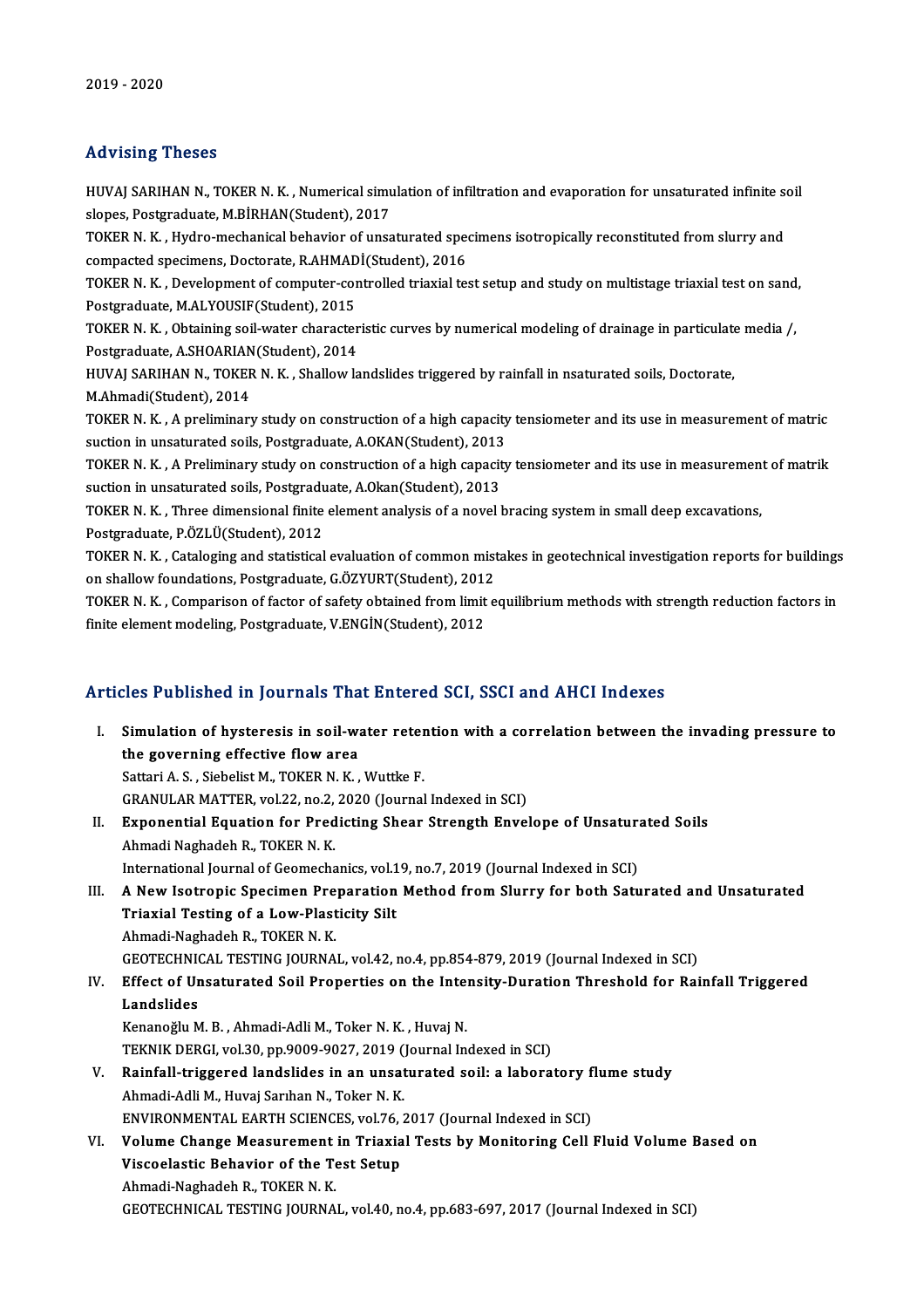- VII. Obtaining soil-water characteristic curves by numerical modeling of drainage in particulate media<br>Setteri A.S., TOVER N.V. **Obtaining soil-water c**<br>Sattari A.S., TOKER N.K.<br>COMBUTERS AND CEOTE Obtaining soil-water characteristic curves by numerical modeling of drain:<br>Sattari A. S., TOKER N. K.<br>COMPUTERS AND GEOTECHNICS, vol.74, pp.196-210, 2016 (Journal Indexed in SCI)<br>Effective Strees and Sheer Strength of Mois Sattari A. S., TOKER N. K.<br>COMPUTERS AND GEOTECHNICS, vol.74, pp.196-210, 2016 (Journal In<br>VIII. Effective Stress and Shear Strength of Moist Uniform Spheres<br>TOVER N. K., Commaine L.T., Culligan R. L.
- COMPUTERS AND GEOTECHNICS, vol.74, pp.196-210, 2016 (Journal Indexed in SCI)<br>Effective Stress and Shear Strength of Moist Uniform Spheres<br>TOKER N. K., Germaine J. T., Culligan P. J.<br>VADOSE ZONE JOURNAL, vol.13, no.5, 2014 Effective Stress and Shear Strength of Moist Uniform Sphere<br>TOKER N. K., Germaine J. T., Culligan P. J.<br>VADOSE ZONE JOURNAL, vol.13, no.5, 2014 (Journal Indexed in SCI)<br>A new technique for repid measurement of sentinuous s TOKER N. K. , Germaine J. T. , Culligan P. J.<br>VADOSE ZONE JOURNAL, vol.13, no.5, 2014 (Journal Indexed in SCI)<br>IX. A new technique for rapid measurement of continuous soil moisture characteristic curves<br>Teker N. K. Cermain
- VADOSE ZONE JOURNAL, vol.13, no.5, 2014 (Journal of Allian Contractor Toker N.K., Germaine J., Sjoblom K., Culligan P. A new technique for rapid measurement of continuous soil more Toker N. K., Germaine J., Sjoblom K., Culligan P.<br>Geotechnique, vol.54, no.3, pp.179-186, 2004 (Journal Indexed in SCI)<br>Comment on "Covitation during desaturati Toker N. K. , Germaine J., Sjoblom K., Culligan P.<br>Geotechnique, vol.54, no.3, pp.179-186, 2004 (Journal Indexed in SCI)<br>X. Comment on "Cavitation during desaturation of porous media under tension'' by Dani Or and<br>Markus T
- Geotechnique, ve<br>Comment on "<br>Markus Tuller<br>Teker N. K., Cer Comment on "Cavitation during<br>Markus Tuller<br>Toker N. K. , Germaine J., Culligan P.<br>WATER RESOURCES RESEARCH .vol

Markus Tuller<br>Toker N. K. , Germaine J., Culligan P.<br>WATER RESOURCES RESEARCH, vol.39, 2003 (Journal Indexed in SCI)

## Articles Published in Other Journals

- rticles Published in Other Journals<br>I. A Formulation for Scanning Soil-water Characteristic Curves<br>Kananağlu M.P. Tekan N.K. Kenanoğlu M.B. , Toker<br>Kenanoğlu M.B. , Toker N.K.<br>KOUPMAL OF POLYTECHNIC I A Formulation for Scanning Soil-water Characteristic Curves<br>Kenanoğlu M. B. , Toker N. K.<br>JOURNAL OF POLYTECHNIC-POLITEKNIK DERGISI, vol.21, pp.901-906, 2018 (National Refreed University Journal)<br>Water content controlled i Kenanoğlu M. B., Toker N. K.<br>JOURNAL OF POLYTECHNIC-POLITEKNIK DERGISI, vol.21, pp.901-90<br>II. Water content controlled instead of suction controlled tests<br>Ahmadinaghadeh R., Toker N. K., Ahmadiadli M.
- JOURNAL OF POLYTECHNIC-POLITEKNIK DERGI<br>Water content controlled instead of suctio<br>Ahmadinaghadeh R., Toker N. K. , Ahmadiadli M.<br>Life Science Journal Acta Zhengrhou University Water content controlled instead of suction controlled tests<br>Ahmadinaghadeh R., Toker N. K. , Ahmadiadli M.<br>Life Science Journal-Acta Zhengzhou University Overseas Edition, vol.10, pp.2023-2030, 2013 (International<br>Referee Ahmadinaghadeh R., Toker N.<br>Life Science Journal-Acta Zhe<br>Refereed University Journal)<br>Cooteknik etüt ranorlarını Refereed University Journal)
- III. Geoteknik etüt raporlarındaki yaygın hataların belirlenmesi ve istatistiksel değerlendirilmesi<br>Toker N. K., Özyurt G. Türkiye Mühendislik Haberleri, no.476, pp.28-35, 2013 (National Non-Refereed Journal)

## Refereed Congress / Symposium Publications in Proceedings

efereed Congress / Symposium Publications in Proceedings<br>I. Characterization of transverse anisotropy in Poisson's ratio using three-point radial deformation<br>measurements reed congres<br>Characterizatio<br>measurements<br>TOKER N.K. Piv Characterization of transve:<br>measurements<br>TOKER N. K. , Büyükyılmaz K. S.<br><sup>7th International Sumnagium al</sup>

TOKER N. K., Büyükyılmaz K. S.

measurements<br>TOKER N. K. , Büyükyılmaz K. S.<br>7th International Symposium on Deformation Characteristics of Geomaterials, Glasgow, United Kingdom, 26 - 28<br>June 2019 The International Symposium on Deformation Characteristics of Geomaterials, Glasgow, United Kingdom, 26 - 28<br>June 2019<br>II. Characterization of transverse anisotropy in Poisson's ratio using radial deformation measurements<br>

June 2019<br>Characterization of transve<br>Toker N. K. , Büyükyılmaz K. S.<br><sup>7th International Sumnosium</sup> é Characterization of transverse anisotropy in Poisson's ratio using radial deformation measurement<br>Toker N. K. , Büyükyılmaz K. S.<br>7th International Symposium on Deformation Characteristics of Geomaterials, Glasgow, United

Toker N. K. , Büyükyılmaz K. S.<br>7th International Symposium on Deformation Characteristics of Geomaterials, Glasgow, United Kingdom, 26 - 29<br>June 2019, pp.1-6 Tth International Symposium on Deformation Characteristics of Geom<br>June 2019, pp.1-6<br>III. Kum numuneler için çok aşamalı üç eksenli deney yöntemleri<br>ALVOUSIEM TOKER N K

- June 2019, pp.1-6<br><mark>Kum numuneler için ço</mark>l<br>ALYOUSİF M., TOKER N. K.<br>Zamin Makaniği ve Tamal l Kum numuneler için çok aşamalı üç eksenli deney yöntemleri<br>ALYOUSİF M., TOKER N. K.<br>Zemin Mekaniği ve Temel Mühendisliği 17. Ulusal Kongresi, İstanbul, Turkey, 26 - 28 September 2018, vol.2,<br>nn 451 462 ALYOUSİF M<br>Zemin Meka<br>pp.451-462<br>Changing e Zemin Mekaniği ve Temel Mühendisliği 17. Ulusal Kongresi, İstanbul, Turkey, 26 - 28 September<br>pp.451-462<br>IV. Changing and equilibrating water content of test specimens without suction control<br>EXEMANOČLUM B. TOKER N.K.
- pp.451-462<br>Changing and equilibrating v<br>KENANOĞLUM. B. , TOKER N. K.<br><sup>7th Intornational Conference on</sup> Changing and equilibrating water content of test specimens without suction control<br>KENANOĞLU M. B., TOKER N. K.<br>7th International Conference on Unsaturated Soils, Hong Kong, Hong Kong, 3 - 05 August 2018, vol.2, pp.419-424
- KENANOĞLU M. B., TOKER N. K.<br>7th International Conference on Unsaturated Soils, Hong Kong, Hong Kong, 3 05 Au<br>7. Empirical Prediction Models for the Seismic Response of Pile Foundations<br>7. UNUTMAZ B., GÜLERCE Z., SANDIKK 7th International Conference on Unsaturated Soils, Hong Ko<br>Empirical Prediction Models for the Seismic Respons<br>UNUTMAZ B., GÜLERCE Z., SANDIKKAYA M. A. , TOKER N. K.<br>16th European Conference on Forthoughs Engineering (16) 16th European Conference on Earthquake Engineering (16ECEE), 18 - 21 June 2018
- VI. Rainfall threshold to trigger landslides in unsaturated soils: A laboratory model study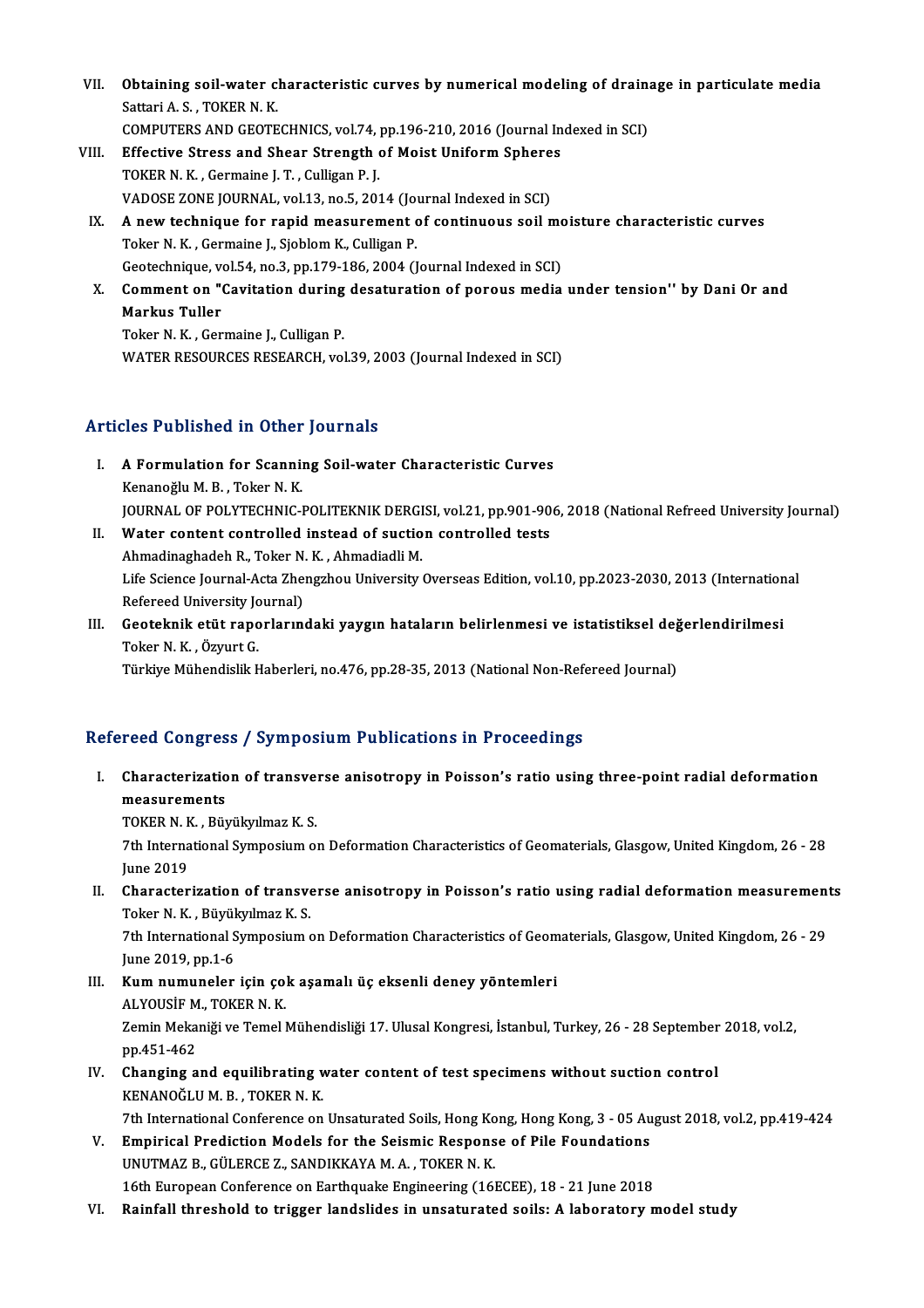Ahmadi-Adli M., Huvaj Sarıhan N., Toker N. K.<br>19th International Cenference en Seil Mecher 19th International Conference on Soil Mechanics and Geotechnical Engineering (19th ICSMGE), Seoul, South Korea,<br>17 - 22 September 2017, pp.3485-3488 Ahmadi-Adli M., Huvaj Sarıhan N., Toker<br>19th International Conference on Soil M<br>17 - 22 September 2017, pp.3485-3488<br>Electic plestic behavior of an uncett 19th International Conference on Soil Mechanics and Geotechnical Engineering<br>17 - 22 September 2017, pp.3485-3488<br>VII. Elastic-plastic behavior of an unsaturated compacted non-plastic silt<br>AUMADI NACHADEH B. TOKER N.K. 17 - 22 September 2017, pp.3485-34<br>Elastic-plastic behavior of an uns<br>AHMADİ NAGHADEH R., TOKER N. K.<br>9th International Conference on Borg AHMADİ NAGHADEH R., TOKER N. K.<br>9th International Conference on Porous Media, Rotterdam, Netherlands, 8 - 11 May 2017 AHMADİ NAGHADEH R., TOKER N. K.<br>9th International Conference on Porous Media, Rotterdam, Netherlands, 8 - 11 May 2017<br>VIII. Numerical simulation of rainfall-induced landslides considering hysteresis and scanning soil-w **9th International Confer<br>Numerical simulation<br>characteristic curves<br>KENANOČLUM B\_TOK Numerical simulation of rain<br>characteristic curves<br>KENANOĞLUM.B., TOKER N.K.**<br>9th International Conference on characteristic curves<br>KENANOĞLU M. B. , TOKER N. K.<br>9th International Conference on Porous Media, 8 - 11 May 2017<br>Suve dovaun olmayan yamaslarda yağmurla olusan bayal KENANOĞLU M. B., TOKER N. K.<br>9th International Conference on Porous Media, 8 - 11 May 2017<br>IX. Suya doygun olmayan yamaçlarda yağmurla oluşan heyelanlar ve erken uyarı<br>Huygi Sarıban N. Ahmadiadli M. Toker N. K. 9th International Conference on Porous Mec<br>Suya doygun olmayan yamaçlarda yağın<br>Huvaj Sarıhan N., Ahmadiadli M., Toker N. K.<br>Hlusel Hevelan Semnezuumu, Ankara Turke Suya doygun olmayan yamaçlarda yağmurla oluşan heyel:<br>Huvaj Sarıhan N., Ahmadiadli M., Toker N. K.<br>Ulusal Heyelan Sempozyumu, Ankara, Turkey, 27 - 29 April 2016<br>Yoğmurla Tetiklenen Heyelenlerın Önseden Tehmini, Bir I Huvaj Sarıhan N., Ahmadiadli M., Toker N. K.<br>Ulusal Heyelan Sempozyumu, Ankara, Turkey, 27 - 29 April 2016<br>X. Yağmurla Tetiklenen Heyelanların Önceden Tahmini: Bir Laboratuvar Model Çalışması<br>Ahmadi Adli M. Huygi Sanban N. Ulusal Heyelan Sempozyumu, Ankara, Turkey<br>**Yağmurla Tetiklenen Heyelanların Önce**d<br>Ahmadi-Adli M., Huvaj Sarıhan N., Toker N. K.<br>6. Cestelmik Semperumu, Adapa Turkey, 26. Yağmurla Tetiklenen Heyelanların Önceden Tahmini: Bir Laboratuvar M<br>Ahmadi-Adli M., Huvaj Sarıhan N., Toker N. K.<br>6. Geoteknik Sempoyumu, Adana, Turkey, 26 - 27 November 2015, vol.1, pp.1-10<br>Sensitivity of nainfall thresho Ahmadi-Adli M., Huvaj Sarıhan N., Toker N. K.<br>6. Geoteknik Sempoyumu, Adana, Turkey, 26 - 27 November 2015, vol.1, pp.:<br>XI. Sensitivity of rainfall threshold to unsaturated material properties<br>Huvej Sarban N. Kananežh: M. 6. Geoteknik Sempoyumu, Adana, Turkey, 26 - 27 November 2015, vol.1, pp.1-10<br>Sensitivity of rainfall threshold to unsaturated material properties<br>Huvaj Sarıhan N., Kenanoğlu M. B., Ahmadiadli M., Toker N. K.<br>4th Italian Wo Sensitivity of rainfall threshold to unsaturated material propertie.<br>Huvaj Sarıhan N., Kenanoğlu M. B. , Ahmadiadli M., Toker N. K.<br>4th Italian Workshop on Landslides, Naples, Italy, 23 - 25 November 2015<br>An analytisal ann Huvaj Sarıhan N., Kenanoğlu M. B. , Ahmadiadli M., Toker N. K.<br>4th Italian Workshop on Landslides, Naples, Italy, 23 - 25 November 2015<br>XII. An analytical approach to link effective stress shear strength and moisture a 4th Italian Workshop on Landslides, Naples, I<br>An analytical approach to link effective<br>TOKER N. K. , GERMAİNE J. T. , CULLİGAN P. J.<br>SIAM Conference on Mathematical and Comp. An analytical approach to link effective stress shear strength and moisture at the micro scale<br>TOKER N. K. , GERMAINE J. T. , CULLIGAN P. J.<br>SIAM Conference on Mathematical and Computational Issues in the Geosciences, San-TOKER N. K. , GERMAINE J. T. , CULLIGAN P. J.<br>SIAM Conference on Mathematical and Computational Issues in the Geosciences, San-Francisco, United States Of<br>America, 29 June - 02 July 2015, pp.127-128 SIAM Conference on Mathematical and Computational Issues in the Geosciences, San-Francisco<br>America, 29 June - 02 July 2015, pp.127-128<br>XIII. Effects of the size of particles on rainfall-induced slope instability in granula America, 29 June - 02 July 2015, pp.127-12<br>Effects of the size of particles on raini<br>Ahmad-Adli M., Huvaj N., Kartal Toker N. K.<br>2014 Congress on Coo Characterization on Effects of the size of particles on rainfall-induced slope instability in granular soils<br>Ahmad-Adli M., Huvaj N., Kartal Toker N. K.<br>2014 Congress on Geo-Characterization and Modeling for Sustainability, Geo-Congress 2014, Ahmad-Adli M., Huvaj N., Kartal Toker N. K.<br>2014 Congress on Geo-Characterization and Modeling for<br>States Of America, 23 - 26 February 2014, pp.4027-4036<br>Effects of the size of particles on rainfall indused o States Of America, 23 - 26 February 2014, pp.4027-4036<br>XIV. Effects of the size of particles on rainfall induced slope instability in granular soils Ahmadi-Adli M., Huvaj Sarıhan N., Toker N. K. Effects of the size of particles on rainfall induced slope instability in granular soils<br>Ahmadi-Adli M., Huvaj Sarıhan N., Toker N. K.<br>ASCE Geo-Congress 2014, Geotechnical Special Publication 234: Geo-Characterization And Ahmadi-Adli M., Huvaj Sarıhan N., Toker N. K.<br>ASCE Geo-Congress 2014, Geotechnical Special Publication 234: Geo-Characterization And Mo<br>Sustainability, Georgia, United States Of America, 23 - 26 February 2014, vol.1, pp.40 ASCE Geo-Congress 2014, Geotechnical Special Publication 234: Geo-Characterization And Modeling<br>Sustainability, Georgia, United States Of America, 23 - 26 February 2014, vol.1, pp.4027-4036<br>XV. Prediction of seepage and sl Sustainability, Georgia, United States (<br>Prediction of seepage and slope s<br>Ahmadi-Adli M., Toker N. K. , Huvaj N.<br>2nd Italian Workshap on Landslides ( Prediction of seepage and slope stability in a flume test and an experimental field case<br>Ahmadi-Adli M., Toker N. K. , Huvaj N.<br>3rd Italian Workshop on Landslides (IWL) - Hydrological Response of Slopes through Physical Ex Ahmadi-Adli M., Toker N. K. , Huvaj N.<br>3rd Italian Workshop on Landslides (IWL) - Hydrological Response of Slopes through Physica<br>Monitoring and Mathematical Modeling, Naples, Italy, 23 - 24 October 2013, vol.9, pp.189-194 3rd Italian Workshop on Landslides (IWL) - Hydrological Response of Slopes through Physical Experiments, Field<br>Monitoring and Mathematical Modeling, Naples, Italy, 23 - 24 October 2013, vol.9, pp.189-194<br>XVI. Numerical com Monitoring and Mathem<br>Numerical compariso<br>ground improvement<br>MACHSOUDLOO A AHM Numerical comparison of retaining system behavi<br>ground improvement<br>MAGHSOUDLOO A., AHMADİNAGHADEH R., TOKER N. K.<br>International Conference en Cround Improvement and ( ground improvement<br>MAGHSOUDLOO A., AHMADİNAGHADEH R., TOKER N. K.<br>International Conference on Ground Improvement and Ground Control, Wollongong, Australia, 30 October - 02<br>Navember 2012 MAGHSOUDLOO<br>International Con<br>November 2012<br>Painfall trigger International Conference on Ground Improvement and Ground Control, Wollongong, Austra<br>November 2012<br>XVII. Rainfall triggered landslides in unsaturated soils A numerical sensitivity analysis<br>Ahmodiadli M. Huvai Sarhan N. To November 2012<br>Rainfall triggered landslides in unsaturated soils A numerical sensitivity analysis<br>Ahmadiadli M., Huvaj Sarıhan N., Toker N. K. 10th InternationalCongress onAdvances inCivilEngineering,Ankara,Turkey,17 -19October 2012 Ahmadiadli M., Huvaj Sarıhan N., Toker N. K.<br>10th International Congress on Advances in Civil Engineering, Ankara, Turkey, 17 - 19 October 201<br>XVIII. Water content variability of unsaturated soil specimens in conventional 10th International Congress on Advances in Civil Engin<br>Water content variability of unsaturated soil spe<br>AHMADİNAGHADEH R., TOKER N. K. , AHMADİADLİ M.<br>10th International Congress on Advances in Civil Engin Water content variability of unsaturated soil specimens in conventional strength tests<br>AHMADİNAGHADEH R., TOKER N. K. , AHMADİADLİ M.<br>10th International Congress on Advances in Civil Engineering, Ankara, Turkey, 17 - 19 Oc AHMADİNAGHADEH R., TOKER N. K. , AHMADİADLİ M.<br>10th International Congress on Advances in Civil Engineering, Ankara, Turkey, 17 - 19 October 2012<br>XIX. Geoteknik etüt raporlarındaki yaygın hataların belirlenmesi ve ista 10th International Con<br>Geoteknik etüt rapo<br>Özyurt G., TOKER N. K.<br>Zomin Mekaniği ve Ter Geoteknik etüt raporlarındaki yaygın hataların belirlenmesi ve istatistiksel değerlendirilmesi<br>Özyurt G., TOKER N. K.<br>Zemin Mekaniği ve Temel Mühendisliği Ondördüncü Ulusal Kongresi, Isparta, Turkey, 4 - 05 October 2012, v Özyurt G., TOKER N. K.<br>Zemin Mekaniği ve Temel Mühendisliği Ondördüncü Ulusal Kongresi, Isparta, Turkey, 4 - 05 October 2012, vol.2,<br>pp.517-526 XX. Comparison of formulae for shear strength of unsaturated soils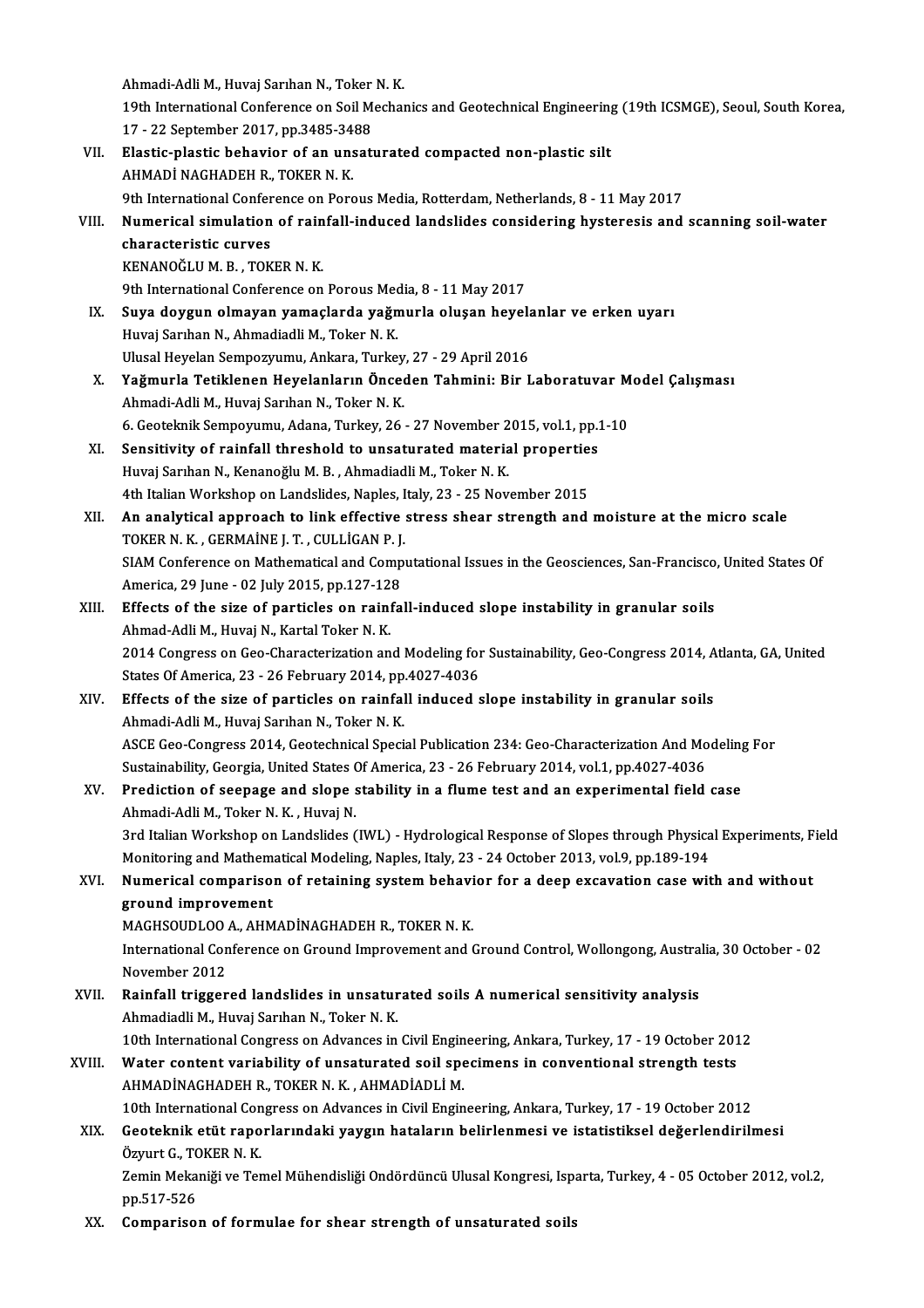ZEHTAB K.H., TOKER N. K., AHMADİADLİ M.<br>2rd International Conference on New Develor

ZEHTAB K. H. , TOKER N. K. , AHMADİADLİ M.<br>3rd International Conference on New Developments in Soil Mechanics and Geotechnical Engineering, Lefkoşa,<br>Cimrus (Klite), 38, 30 June 3012 ZEHTAB K. H. , TOKER N. K. , AHM.<br>3rd International Conference on N<br>Cyprus (Kktc), 28 - 30 June 2012<br>Volume change measurement 3rd International Conference on New Developments in Soil Mechanics and Ge<br>Cyprus (Kktc), 28 - 30 June 2012<br>XXI. Volume change measurement in triaxial testing of unsaturated soils<br>AUMADINACHADEU B TOKER N K Cyprus (Kktc),  $28 - 30$  June  $2012$ 

| XXI.   | Volume change measurement in triaxial testing of unsaturated soils                                        |
|--------|-----------------------------------------------------------------------------------------------------------|
|        | AHMADINAGHADEH R., TOKER N. K.                                                                            |
|        | 3rd International Conference on New Developments in Soil Mechanics and Geotechnical Engineering, Lefkoșa, |
|        | Cyprus (Kktc), 28 - 30 June 2012                                                                          |
| XXII.  | Comparison of safety factors obtained from limit equilibrium methods and finite element analyses          |
|        | ENGIN V., TOKER N. K.                                                                                     |
|        | 3rd International Conference on New Developments in Soil Mechanics and Geotechnical Engineering, Lefkoșa, |
|        | Cyprus (Kktc), 28 - 30 June 2012                                                                          |
| XXIII. | Comparative study of soil water characteristic curve prediction methods                                   |
|        | Ahmadiadli M., Huvaj Sarıhan N., Toker N. K., Kürkçü M. G.                                                |
|        | 3rd International Conference on New Developments in Soil Mechanics and Geotechnical Engineering, Lefkoșa, |
|        | Cyprus (Kktc), 28 - 30 June 2012                                                                          |
| XXIV.  | Rainfall triggered landslides in unsaturated soils a numerical sensitivity analysis for rainfall          |
|        | threshold                                                                                                 |
|        | Ahmadiadli M., Huvaj Sarıhan N., Toker N. K.                                                              |
|        | General Assembly 2012 of the European Geosciences Union, Vienna, Austria, 22 - 27 April 2012              |
| XXV.   | Metro tünellerinin yanında ankrajlı derin kazı iksası tasarımı                                            |
|        | TOKER N. K., ÖZLÜ P., MAGHSOUDLOO A., AHMADİ NAGHADEH R.                                                  |
|        | Prof.İsmet Ordemir'i Anma Toplantısı ve 6. ODTÜ Geoteknik Mühendisliği Sempozyumu, Ankara, Turkey, 23     |
|        | $N$ <sub>a</sub> $m$ <sub>h</sub> $n \cdot 7011$ nn $1.20$                                                |

November 2011,pp.1-20

## Other Publications

ther Publications<br>I. Comment on "Cavitation during desaturation of porous media under tension" by Dani Or and Markus<br>Tuller r r ab<br>Comme<br>Tuller<br>Teker <sup>r</sup> Comment on "Cavitation during des<br>Tuller<br>Toker N. K. , Germaine J. T. , Culligan P. J.<br>Other nn 1205 1207 2002

Tuller<br>Toker N. K. , Germaine J. T. , Culligan P. J.<br>Other, pp.1305-1307, 2003

## Supported Projects

Supported Projects<br>TOKER N. K. , TUBITAK Project, Doygun Olmayan Zeminlerin Statik Davranışlarının Bünyesel Modellenmesi ve<br>Mühandislik Uvgulamalarında Kullanımı, 2017, "Cartinues Mühendislik Uygulamalarında Kullanımı, 2017 - Continuer<br>Mühendislik Uygulamalarında Kullanımı, 2017 - Continues<br>TOKER N. K., Preject Sunnerted by Higher Education Instit TOKER N. K. , Project Supported by Higher Education Institutions, FEN BİLİMLERİ ENSTİTÜSÜ/LİSANSÜSTÜ TEZ<br>PROJESİ, 2014 - 2016 Mühendislik Uygulamalarında Kullanımı, 2017 - Continues TOKER N. K. , Project Supported by Higher Education Institutions, FEN BİLİMLERİ ENSTİTÜSÜ/LİSANSÜSTÜ TEZ<br>PROJESİ, 2014 - 2016<br>TOKER N. K. , Project Supported by Higher Education Institutions, FEN BİLİMLERİ ENSTİTÜSÜ/LİSANS PROJESİ, 2014 - 2016<br>TOKER N. K. , Project S<br>PROJESİ, 2014 - 2014<br>TOKER N. K. , Project S TOKER N. K. , Project Supported by Higher Education Institutions, FEN BİLİMLERİ ENSTİTÜSÜ/LİSANSÜSTÜ TEZ<br>PROJESİ, 2014 - 2014<br>TOKER N. K. , Project Supported by Other Private Institutions, Bilgisayar Kontrollü Otomatik Üç PROJESİ, 2014 - 2014<br>TOKER N. K. , Project Su<br>Gelştirme, 2013 - 2014<br>TOKER N. K. , AHMAD N TOKER N. K. , Project Supported by Other Private Institutions, Bilgisayar Kontrollü Otomatik Üç Eksenli Deney D<br>Gelştirme, 2013 - 2014<br>TOKER N. K. , AHMAD NAGHADEH R., Project Supported by Higher Education Institutions, DO Gelştirme, 2013 - 2014<br>TOKER N. K. , AHMAD NAGHADEH R., Project Supported by Higher Education Institutions, DOYGUN OLMAYAN<br>ZEMINLERDE ÜÇ EKSENLI DENEYLERLE BÜNYE MODELLEMESI, 2013 - 2013

## Memberships / Tasks in Scientific Organizations

Memberships / Tasks in Scientific Organizations<br>ISSMGE Technical Committee 106 - Unsaturated Soils, Member of Science Committee, 2018 - Continues, United Kingdom<br>ISSMGE Technical Committee 101 - Laboratory Testing Member o ISSMGE Technical Committee 106 - Unsaturated Soils, Member of Science Committee, 2018 - Continues, United K<br>ISSMGE Technical Committee 101 - Laboratory Testing, Member of Science Committee, 2018 - Continues, United<br>ISSMGE